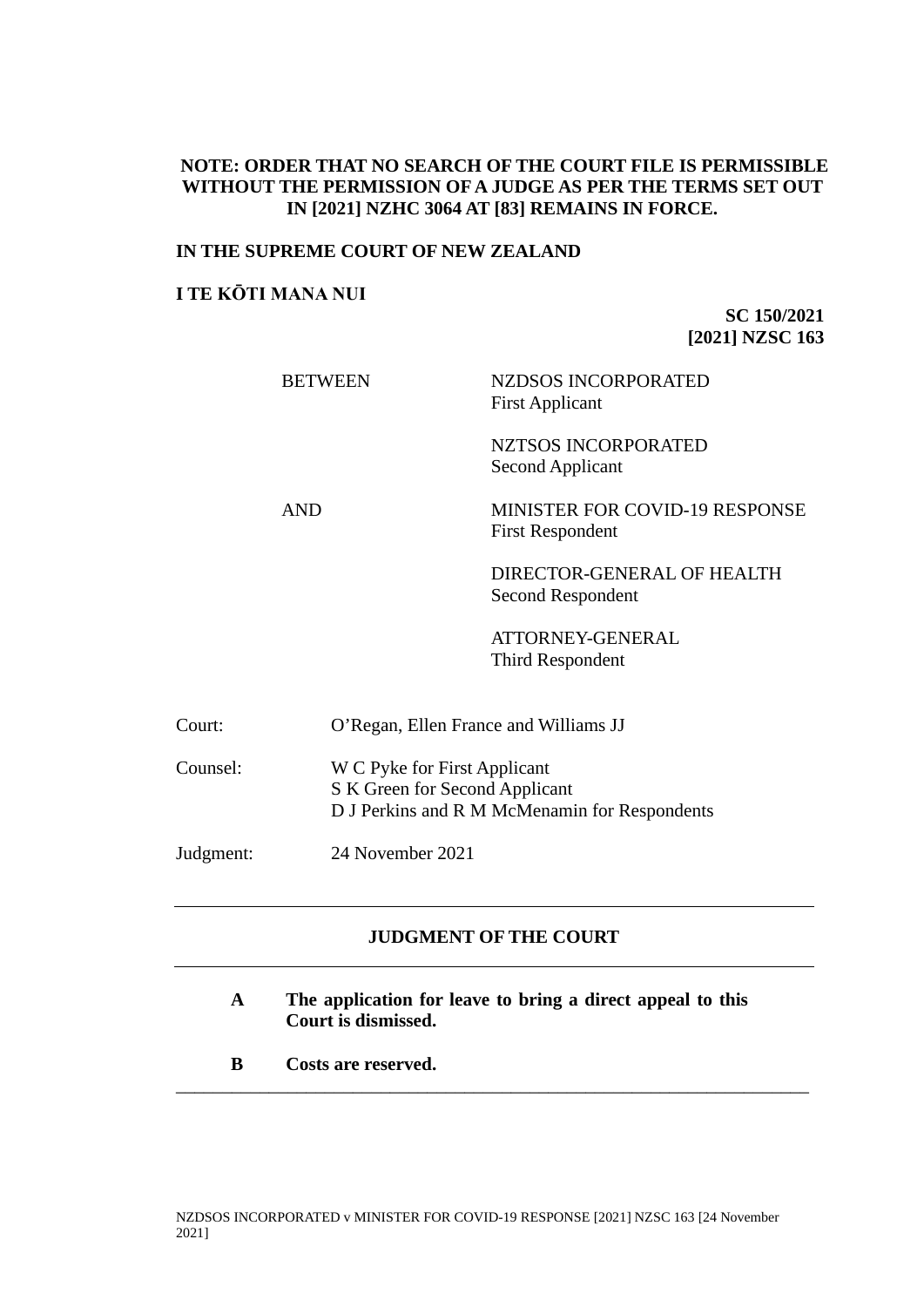#### **REASONS**

[1] The applicants, which are incorporated societies representing certain doctors and teachers respectively, $<sup>1</sup>$  applied to the High Court for judicial review of orders made</sup> by the first respondent (the Minister) under s 11 of the COVID-19 Public Health Response Act 2020 (the Act). The COVID-19 Public Health Response (Vaccinations) Order 2021 (the Order) has the effect of preventing persons in certain work sectors from working unless they are either vaccinated or exempt from vaccination. The COVID-19 Public Health Response (Vaccinations) Amendment Order (No 3) 2021 brought workers in the health and disability sector and certain affected education services within the scope of the Order, thus bringing members of the applicant societies within its ambit.

[2] The applicants' challenge to the Order was mounted on two bases:

- (a) that the Order is not legally valid because the Act does not empower it to be made, if interpreted consistently with the right to refuse medical treatment under s 11 of the New Zealand Bill of Rights Act 1990 (Bill of Rights) and the principle of legality; and
- (b) the Order is invalid because it is not a reasonable and justified limit on the right to refuse medical treatment under s 5 of the Bill of Rights.

[3] The application for judicial review, insofar as it related to the first ground set out above, was heard in the High Court alongside a similar challenge by four midwives. The High Court dismissed the application for judicial review.<sup>2</sup>

[4] The second ground of review has yet to be heard, but is set down for hearing in December. $3$ 

<sup>&</sup>lt;sup>1</sup> NZDSOS also represents other health professionals and NZTSOS also represents others in the education sector.

<sup>&</sup>lt;sup>2</sup> *Four Midwives v Minister for COVID-19 Response* [2021] NZHC 3064 (Palmer J).

<sup>3</sup> Counsel for the applicants advise that they may seek to defer consideration of the second ground of challenge pending the outcome of any appeal in relation to the first ground.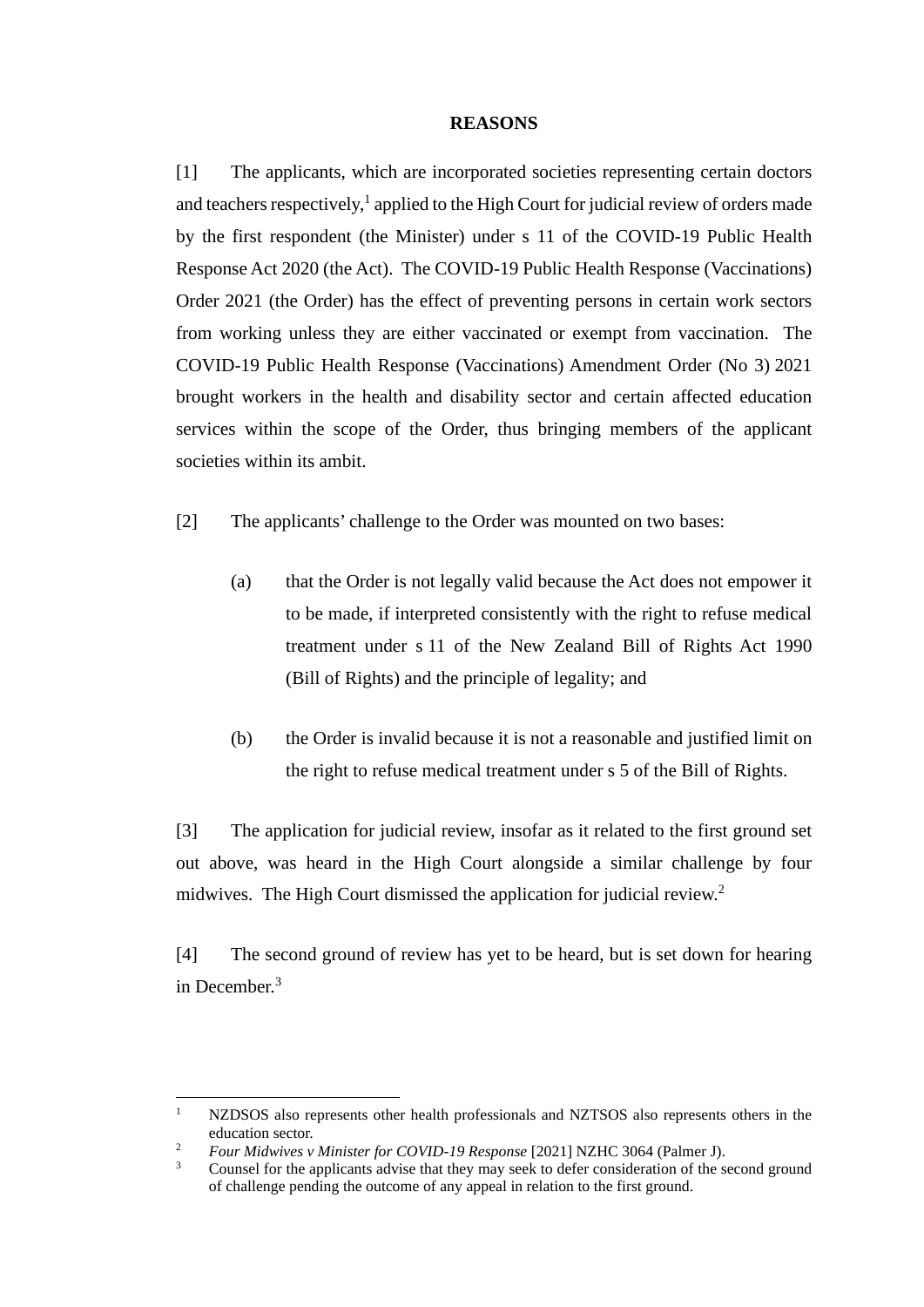[5] A similar challenge to the Order that was heard slightly earlier than the present case was also dismissed by the High Court.4

[6] The applicants have applied for leave to appeal directly to this Court from the decision of the High Court, insofar as it applies to them. Under s 75 of the Senior Courts Act 2016, this Court must not give leave to appeal directly from a decision of a court other than the Court of Appeal unless (relevantly in the present case) there are exceptional circumstances that justify taking the proposed appeal directly to this Court. That requirement applies in addition to the normal criteria for leave to appeal under s 74 of the Senior Courts Act.

[7] The applicants argue that the criteria for leave to appeal in s 74 are met because the proposed appeal involves a matter of general or public importance.<sup>5</sup> They say the exceptional circumstances requirement in s 75 is met because an authoritative and final ruling on the validity of the Order is required urgently. It is argued that if the question of the validity of the Order is not resolved, there will be a serious erosion of public confidence in Parliament, the rule of law and the administration of justice.

[8] The respondents accept that the proposed appeal raises an issue of general or public importance, but oppose the grant of leave for a direct appeal to this Court. They argue that there are no exceptional circumstances justifying a direct appeal, and that the applicants should first appeal to the Court of Appeal.

[9] We do not accept that the exceptional circumstances requirement in s 75 is met in the present case. We accept that there would be benefit in resolving the question of the validity of the Order with urgency. But we do not consider that this benefit outweighs the detriment of this Court being required to resolve the issues that arise in the proposed appeal without the benefit of the views of the Court of Appeal and the refinement of the issues which often results from the hearing of the issues in that Court. It is likely that other appeals on the issue of the validity of vaccine mandates will also come before the Court of Appeal, and we consider this Court would benefit from the

<sup>&</sup>lt;sup>4</sup> *Four Aviation Security Service Employees v Minister of COVID-19 Response* [2021] NZHC 3012.

Senior Courts Act 2016, s  $74(2)(a)$ .